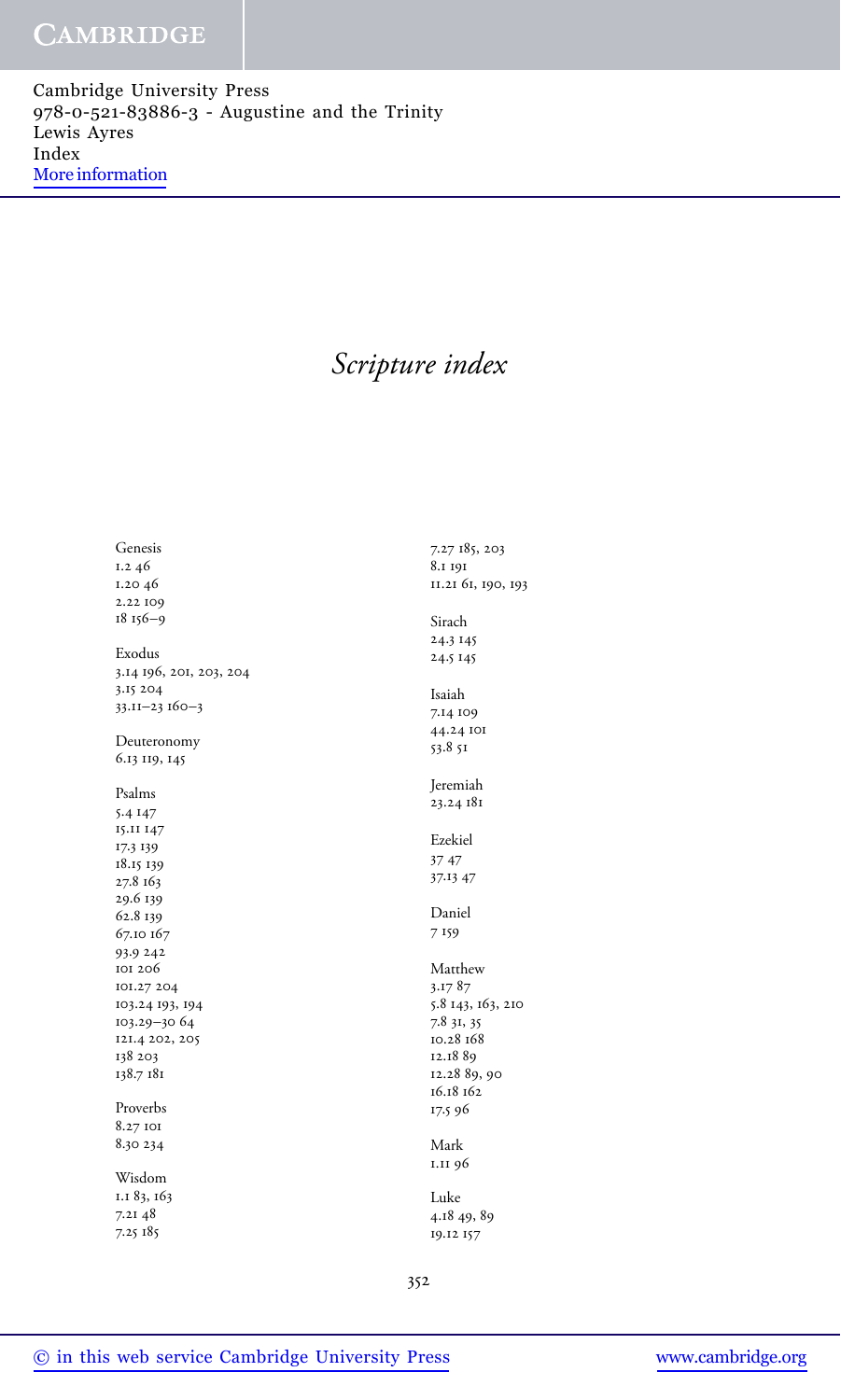Cambridge University Press 978-0-521-83886-3 - Augustine and the Trinity Lewis Ayres Index [More information](http://www.cambridge.org/9780521838863)

> *Scripture index* 353 John 1.1 79, 241 1.2–3 144 1.3 189, 193, 241 1.4 160 1.10 196 3.6 89 3.8 254 4.7 139 4.24 89 5.18 105, 241 5.19 105, 145, 178, 180, 233–50, 256, 258, 271 5.19–21 145 5.21 47 5.22 145 5.26 145, 239, 245, 264 5.29 178, 179 6.35 35, 36 6.38 35, 36, 235 6.45 35, 36 6.57 235 7.28 187 7.39 185 8.25–7 245 10.30 98, 105 10.30–4 205 12.28 96 12.44 154 14.6 31, 82, 101, 157 14.8 151 14.9 50 14.9–11 151 14.9–12 101 14.10 46, 48, 49, 50, 181, 221 14.11 50 14.16 98 14.26 186 14.28 152, 153 15.26 99, 180, 186, 251 16.13 35, 36 16.13–15 179 16.14 52, 180 16.15 211 16.18 35, 36 16.27 166 16.28 82, 153–4, 185 17.3 100–3, 147, 221, 223 17.4 82 17.5 180 17.19 182 17.21 157 20.11 152 20.17 168 20.22 185, 186 Acts 4.32 256–8 5 88, 89 Romans 1.3 89, 110 1.20 51, 89, 90 5.5 54, 57–8, 87, 254, 257 8.9 251 8.9–11 90, 251 8.11 47 8.15 88 8.25 147 8.32 86 8.39 52 11.33–6 145 11.34–6 87 11.36 48, 51, 54–6, 59, 70, 145, 191 1 Corinthians 1.24 31, 55, 82, 84, 221–7 2.12 49 2.15 140 3.2 129 3.11 205 3.17 163 6.17 253, 256, 257 6.19 119 8.6 48, 59, 144, 145, 149 13.12 147, 163, 165 14.14–15 148 15.24–8 143 15.28 80, 83, 147, 156–9 15.42–8 30 15.52 36 15.54 35 2 Corinthians 5.6 151 5.19 51 6.5–7 163 Galatians 1.6–7 154 4.4 110, 183 4.4–5 109 4.6 251, 254 4.9 35, 36 4.21–6 110 Ephesians 1.18 163 3.17–19 164–5 3.19 164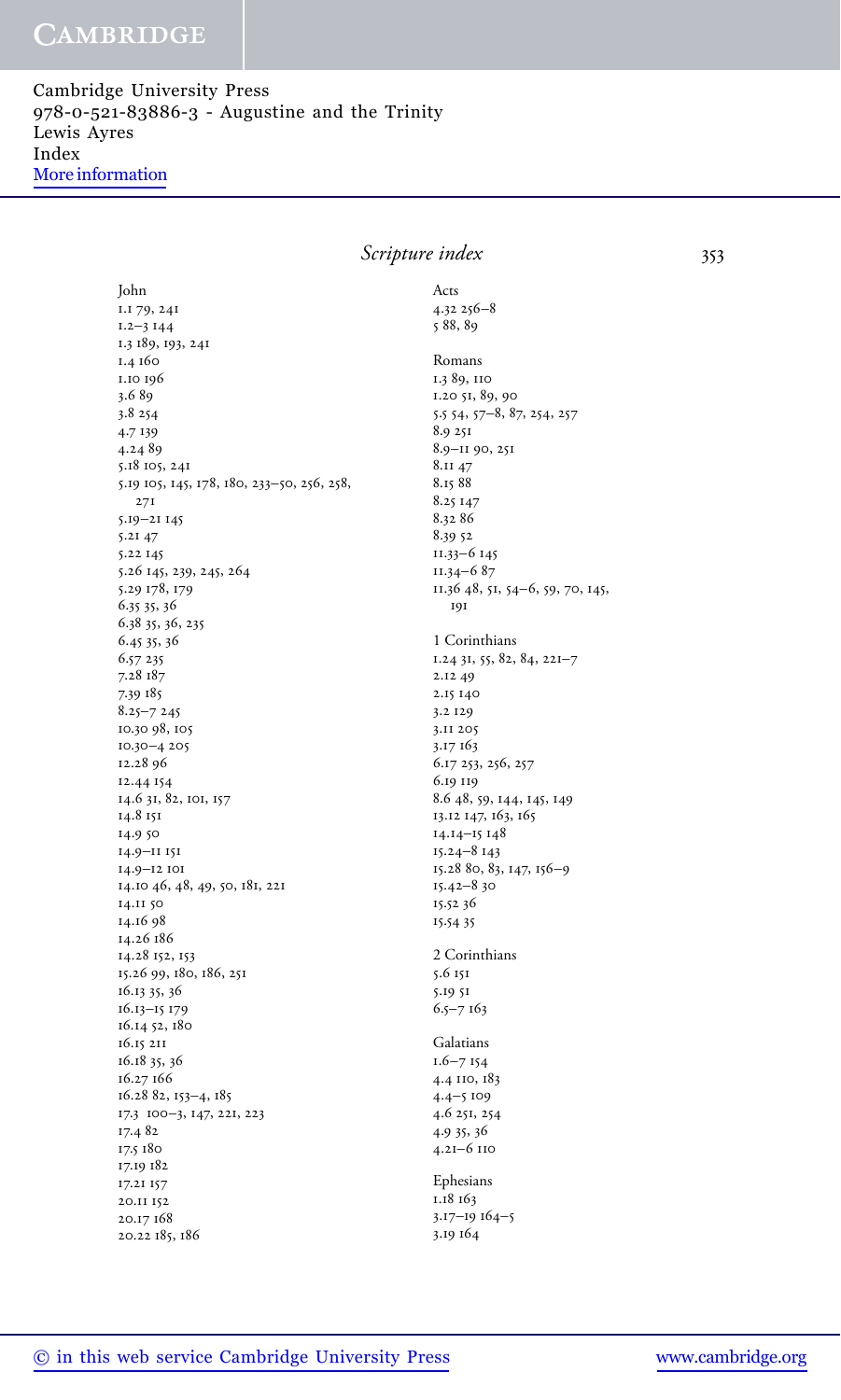Cambridge University Press 978-0-521-83886-3 - Augustine and the Trinity Lewis Ayres Index [More information](http://www.cambridge.org/9780521838863)

354 *Scripture index*

| Ephesians (cont.)                            | 1 Peter       |
|----------------------------------------------|---------------|
| $4.22 - 5.168$                               | 2.5 205       |
| 4.23 308                                     |               |
| Philippians                                  | 1 John        |
| $2.5 - 7$ III                                | 1.3 145       |
| $2.6 - 7$ IIO, $146 - 7$ , $156 - 9$ , $166$ | 2.10 284      |
| $2.7153 - 4$                                 | 3.2 52, 147   |
| 3.3 119                                      | 4.435         |
| 3.13 145                                     | $4.7 - 8284$  |
|                                              | 4.8 253       |
| 1 Timothy                                    | 4.16 252, 253 |
| 2.5 147                                      | 4.1888        |
| 6.14-16 103, 144                             | 5.20 145, 189 |
| 6.16 55, 84, 102, 145, 160, 189              |               |
| Hebrews                                      | Revelation    |
| 2.4 147                                      | $4.837 - 9$   |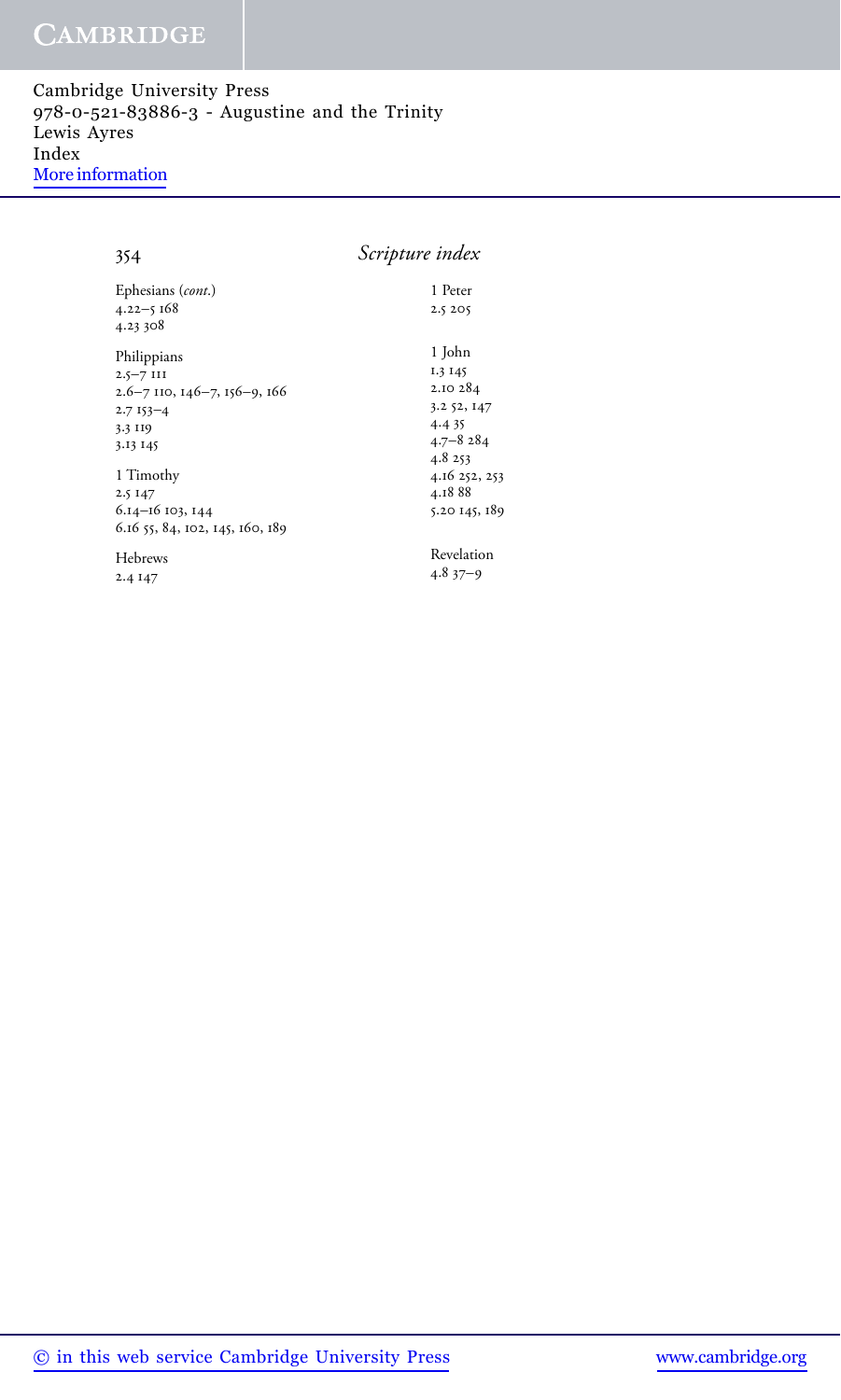Cambridge University Press 978-0-521-83886-3 - Augustine and the Trinity Lewis Ayres Index [More information](http://www.cambridge.org/9780521838863)

# *General index*

Alcuin of York 270 Alfaric, Prosper 14 Altaner, Berthold 2, 58, 212 Ambrose of Milan 2, 106, 172, 270 *De Isaac vel anima* 150 inseparable operation in 47–50 on Acts 4.32 257 on John 5.19 239 on missions and processions 188 on *persona* 81 on Phil. 2.6–7 and 1Cor. 15.28 157 on theophanies 159 with ref. to Augustine's works after 33, 101, 102, 145, 150, 180, 202, 211, 212, 312 with ref. to Augustine's works to 18, 30, 31, 33, 34, 36, 38, 46, 51, 56, 63, 73, 75, 79, 80, 81, 87, 88 Ambrosiaster 56, 80, 81, 85, 202, 231 Ammonius of Alexandria 124 Amphilochius of Iconium 237 Anselm of Canterbury 226 Apuleius 2, 16 Aristotle 108, 295 *Categories* 200, 212, 216 Arius 75 Arnold, Johannes 143 ascent in Neoplatonism 122–4 Athanasius of Alexandria 49, 75, 234 Athanassiadi, Polymnia 16 ps. Athanasius, *dial. trin*. 237 Augustine analogy in 22, 66–7, 116 analogical triads – *see* 'Augustine, triads in' different sites for in mature thought 280 'discursive analogy' in *trin*. 9 288–9 in *civ*. 11 279 in *conf*. 13 133–8, 139 in *trin*. 8 283–5 soul as site for 137–8, 222, 243, 280 angels in 189

anti-Homoian polemic in 55, 171–3 anti-Manichaeanism in 42, 52–71 anti-Monarchianism in 72–82, 97–100, 320 contemplation in 148–51, 166–7 creation in 54, 84, 189–97, 264 intelligibility of 55–6, 277–9 *Deus*, use of 78–9, 100–3 *see also* 'Augustine, Father, theology of' dialectic in 112–15 exegesis – *see* 'exegesis, grammatical' Eucharist 190 *exemplum* and *sacramentum* 168 faith in 144, 147–8, 150–2, 184–5 corresponds to reality 163–5 desire and 152–5 mystery and 159–63 understanding and 104 *see also* 'Augustine, understanding' Father, theology of 83, 178–87, 263–5, 319–20 as eternally speaking the Word 182, 278 as 'eternity' 58, 204 as *principium* in 386/7 24 as *summum modum* 31 grace 166–9 grammar in 113 *imago Dei* 279, 307 'inner word', doctrine of 276, 290–3, 311 origins of 194–6 Jesus Christ 3, 22 ascension of 153 'Christological epistemology' 57, 146–7, 151–5, 161, 165 exegesis of in two *formae* 146, 154 participation in grace of 166–70 *see also* 'Augustine, *Missio*' Liberal Arts in 124–33 memory in 129–30, 306 *see also* 'Augustine, triads; memory; understanding' *Missio*, meaning of 181–3, 184–5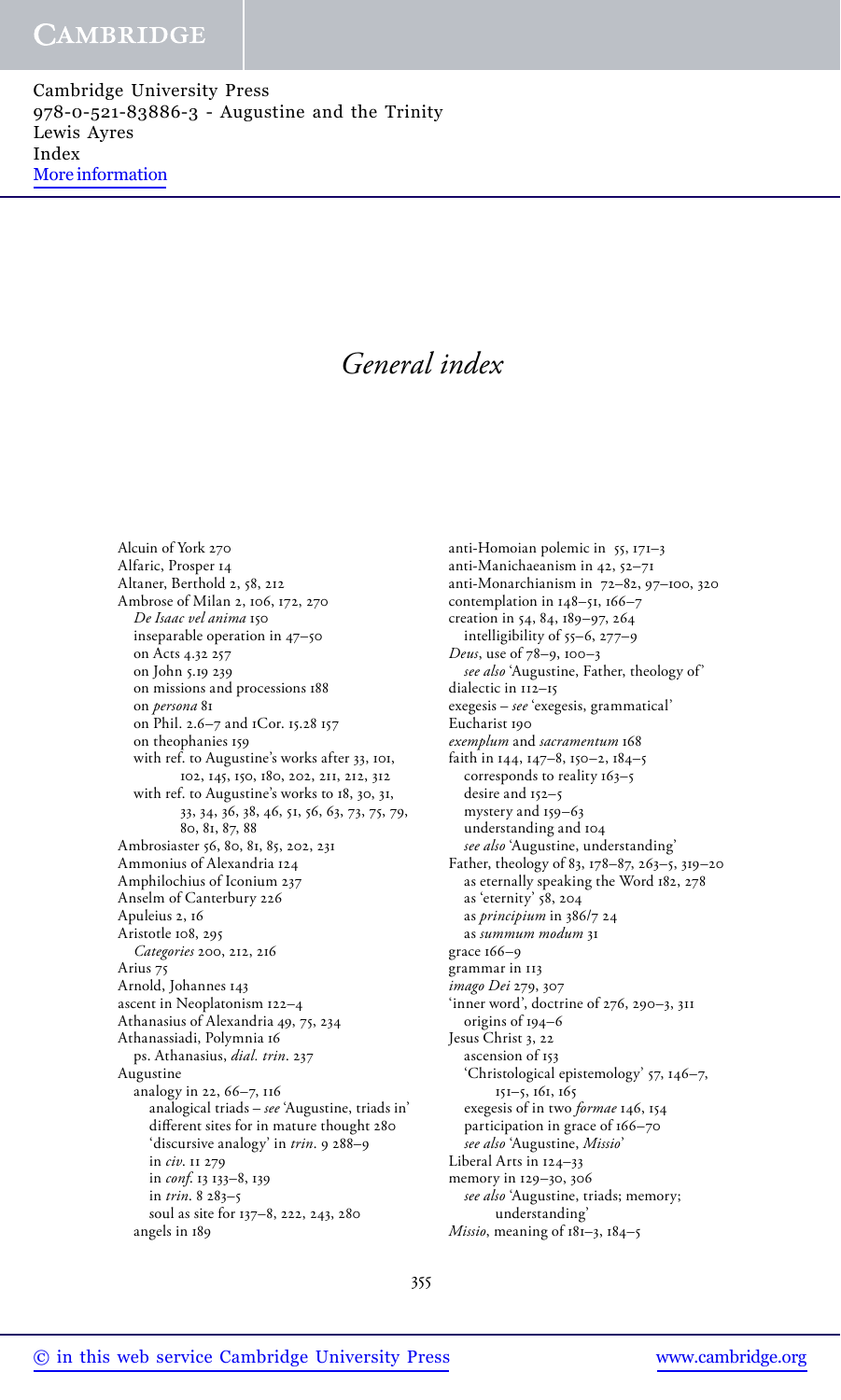Cambridge University Press 978-0-521-83886-3 - Augustine and the Trinity Lewis Ayres Index [More information](http://www.cambridge.org/9780521838863)

### 356 *General index*

Nicene language in 96, 199, 206, 221 numerology 208–10 'person' in – *see* 'Latin pro-Nicene theology, person in' Platonism in 13–20, 37–9, 40–1, 84, 121–8, 173 presence of God to soul 130, 282–3, 307 and interior word 291–2 relation ontology of 215, 227, 244 predication of 212–15 'subsisting relations' 268–72 rhetoric in 65, 106–17 structure of *trin*. 8 281 'rule of faith' in 27 self-knowing interpretation of Delphic oracle 299, 303, 310 in *trin*. 9 286–7, 289 in *trin*. 10 298–302 knowing oneself as not absent 300, 303, 306 *se nosse* and *se cogitare* 300–2 two types in *trin*. 9 and 10 276 Son, theology of 84–6 as forma 224 as Image 70 as *intellectus/Nous* 24–5, 26–8, 37, 224 as life 193, 245 as the one who sees the Father 242–4 as Truth 30, 284, 291 as Wisdom in 30, 52, 83, 182, 191, 194, 208, 221 as Word 82–6, 182, 323 Word and creation 189-97 *see also* 'Augustine, inner word' generation of 85–6, 179, 180, 206, 216, 258 as essence from essence  $225 - 6$ as wisdom from wisdom not as 'emanation' Spirit's role in 265 perfected by turning to *summum modum* 31 Soul in 25, 286 Spirit, theology of 28, 179–80, 183, 185, 251–9, 320, 322, 323 as conforming us to God 52, 54 as *deitas* 88–92 as Gift 22, 62, 91, 251, 253–6 as love 22, 57–8, 88–92, 224, 253, 254, 256–9 as *ratio*, *logos* and Soul for Du Roy 20, 23–6, 33 as Spirit 'of' 251 as 'something common' 252 Augustine (*cont.*)

as will of God 64, 191 double procession of 186, 263–8 in *fid*. 86–92 lack of clarity about eternal *proprium* in early works 57 'order pneumatology' in 61–5 triads in *aeternitas*, *species*, *usus* 224 being, knowing, willing 134–6 being, life, mind 135, 293, 304 eternity, truth, love 138 *natura*, *disciplina*, *usus* 136, 278 *ingenium*, *virtus*, *tranquilitas* 136 *ingenium*, *scientia*, *fructus* 278 lover, loved, love 283-5 memory, understanding, will 233, 259, 271, 303–5, 307, 308–17, 322 *mens*, *notitia*, *amor* 136, 286–90, 304 *physica*, *logica*, *ethica* 278 Trinity, theology of critiques of 1 knowledge of pro-Nicene in AD 386 27–9, 37–9 new readings of 2–4 principles of Trinitarian ontology 230, 261 supposed unitarian tendencies of 4 (a) divine attributes and names: divine substance or essence 200–2 divine visibility in 160 *idipsum*, God as 196, 202–7 immutability 203 power, as Trinitarian term 27, 29 simplicity 208, 216 (b) nature of divine communion: appropriation 227–9, 255, 259 as love 283–5 as threefold cause 62, 278 constituted by Father 180–1 constituted by inter-personal acts 199, 242, 245, 258–62 divine persons as fullness of divine life 139, 232–3, 245, 261 'in' language 221 inseparable operation of 67–71, 182, 242, 265, 278 irreducibility of 259 'person' and 'nature', rejection of 217–20 personalism, analogical 261 *principium* and *intellectus* in early works  $24-5, 26-8, 37$ 'redoublement' in discourse about 260 *trinitas* rather than *triplex* 222 unity resulting from *homoousion* 215 *see also* 'Augustine, relation'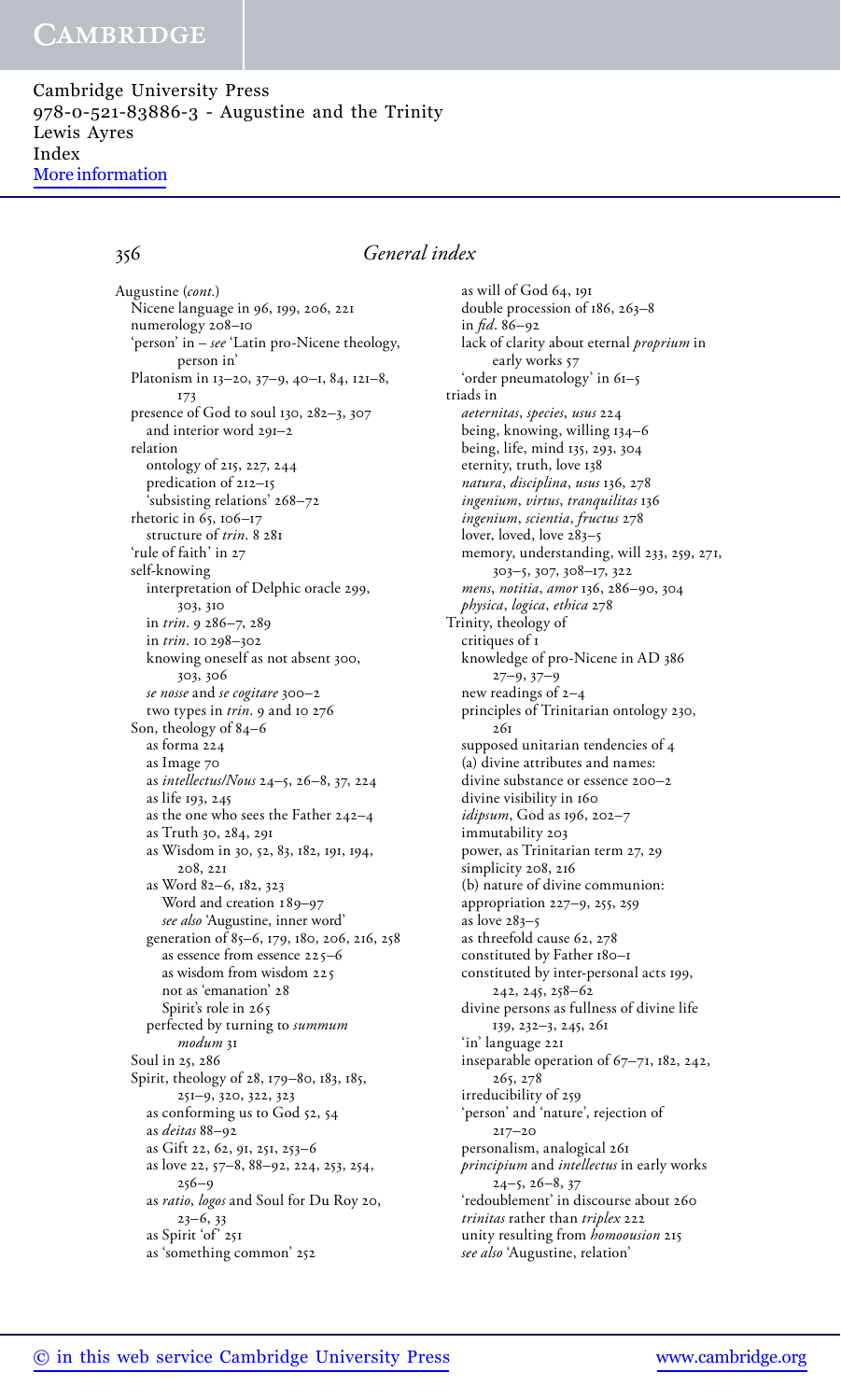Cambridge University Press 978-0-521-83886-3 - Augustine and the Trinity Lewis Ayres Index [More information](http://www.cambridge.org/9780521838863)

### General index 357

Trinity and Redemption in 5 understanding 116–17, 121, 126–8, 130–3

#### **Works**

*Acad*. 23, 25, 31 *c. Adim*. 54, 76, 148 *an. et or*. 25, 231, 311 *bapt*. 172 *beata v*. 23, 27, 28, 30–7, 203 *civ*. 2, 14, 101, 217, 231, 277–81, 317 *conf*. 9, 14, 15, 39, 107, 129, 132, 133–8, 139, 158, 164, 171, 202, 206, 210 *conl. Max*. 85, 86, 97, 100, 149, 160, 256, 257 divine visibility in 160 *cons. ev*. 70, 85, 240 *c. Faust*. 29, 55, 310 *c. Max*. 160, 265 *c. Sec*. 31 *c. s. Arrian*. 4, 86, 100, 119, 240, 249 *Cresc*. 114 *div. qu*. 31, 34, 57, 62, 79, 80, 136, 157, 178, 194, 299, 309, 322 *doctr. chr*. 106–7, 113, 114, 192, 195 Liberal Arts in 131–3 *duab. an*. 135 *ench*. 101, 155, 263 *en. Ps*. 35, 155 16 155  $25(2)$  155 33 155 68 200 101 206 101(2) 204 121 196, 205 134 202 138 203 *ep*. 35, 129 11 21, 59–71, 137 14 69 54–5 164 120 100, 149 140 164 147 149 148 149 166 200 169 217 170 171, 217, 257 171 171 173 171 174 100, 118 238 171, 217 242 262 \*23A 171 \*24 107 \*28 107

*ep. Rm. inch*. 195 *exp. Gal*. 155 *f. et symb*. 5, 72–82, 156, 210, 230, 251, 264 *Gn. adv. Man*. 61, 64, 191 *Gn. litt*. 63, 148–9, 182, 191, 194, 195, 197, 299 *Gn. litt. imp*. 191 *haer*. 143 *imm. an*. 25, 127, 150, 203 *Io. ev. tr*. 31, 193–6 1 129, 244 2 202 6 100 9 251 12 155 14 256 17 85 18–23 240 18,847b–f 256 20 105 23,849b–f 93 36 231 37 231 39 217, 245, 256 40 171 45 231 98 129 99 264 105 97 *lib. arb*. 21, 34, 79, 80, 83, 127, 135, 150, 154, 203, 208 *mag*. 113, 195 *mor*. 52–9, 203 *mus*. 21, 25, 127, 209 *nat. b*. 31 *ord*. 23–30, 64, 113, 125–7, 150, 208, 262 *praed. sanct*. 101 *qu. Matt*. 262 *quant*. 54, 127, 129, 130, 150 *retr*. 30, 72, 100, 118, 121, 171 *serm*. 35, 160, 204 23 162 46 85, 171 52 66, 108–17, 310 53 163 71 181 92 85 126 240 140 231 212 97 214 85, 97 215 29 229O 171 238 256, 257 241 256 *s. dom. m*. 131, 155

*Simpl*. 34, 166

*ep. Io., tr*. 178, 253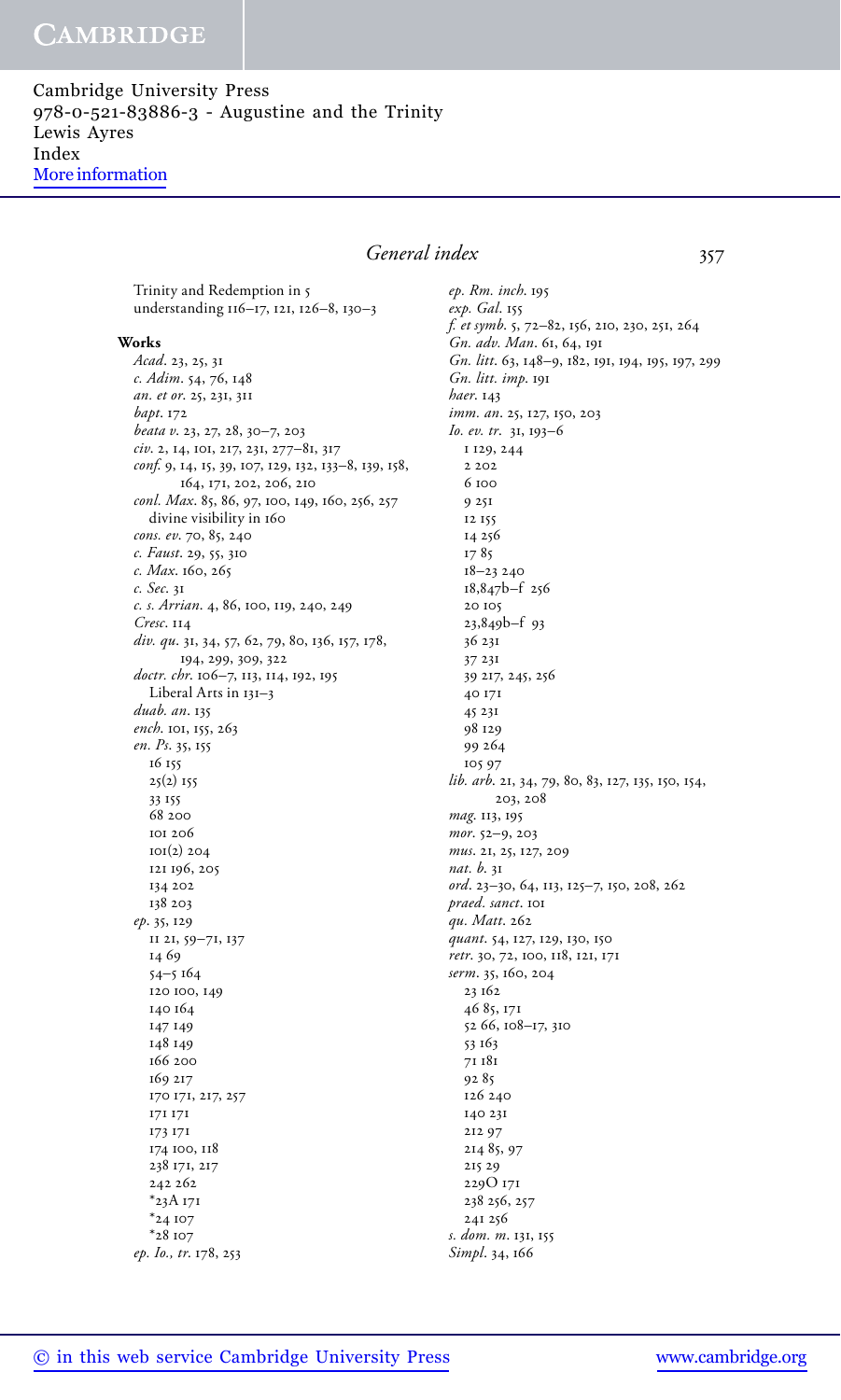Cambridge University Press 978-0-521-83886-3 - Augustine and the Trinity Lewis Ayres Index [More information](http://www.cambridge.org/9780521838863)

358 *General index*

*sol*. 21, 23, 28, 29, 30, 35–7, 57, 113, 135 *symb. cat*. (= *serm*. 398) 29, 240, 257 *trin*. 2, 4, 138 dating of 118–20 1 95–103, 144–55, 189, 240, 251 2 160, 161–2, 178–83 3 189–92, 205 4 166–8, 184–7, 251, 310 5 211–18, 251, 264 6 135, 221–4, 252, 256 7 201, 218–20, 224–6  $8281 - 5$ 9,934b–f 100 10,949b–f 135 11 295 13 100 14 136, 233, 305–8, 309 15 29, 85, 101, 196, 217, 222, 232, 254, 259, 263, 322 *vera rel*. 21, 55, 57, 62, 68, 82, 104, 150, 203 Ps. Augustine *dial*. 194 *rhet*. 81 Balthes, Matthias 294 Bardy, Gustave 62 Barnes, Jonathan 212 Barnes, Michel René 4, 29, 45, 60, 73, 143, 173, 212, 221, 239 Barry, M. Inviolata 111 Basil of Ancyra 234 Basil of Caesarea 49, 63, 235 Ps. Basil, *Eunom*. 4 237 Beatrice, Pier Franco 15 Bechtle, Gerald 294 Berrouard, M.-F. 240, 256 Boethius 212, 226, 270 Bonner, Gerald 265 Booth, Edward 173, 311 Bouton-Touboulic, Anne-Isabelle 64 Boys-Stones, G. R. 15 Brachtendorf, Johannes 113, 212, 276, 285, 290, 295 Burton, Philip 114 Candidus the Arian 28 **Works** (*cont.*) Augustine (*cont.*)

Cappadocians 142 Cash, J. C. xi Catapano, Giovanni 167 Catholic/Orthodox dialogue 266 Cavadini, John 133 Cavallera, F. 27 *Chaldean Oracles* 15

Chevalier, Irénée 213, 220 Chin, Catherine M. 113 Cicero 2, 16, 25, 34, 65, 106, 110, 124, 125, 136, 308–12 Cipriani, Nello 26–35, 79, 126, 295 Conybeare, Catherine 127 Councils and Creeds Aquileia 48 Ariminium 43 Milan 97 Nicaea *see* 'Augustine, Nicene language in' and 'Latin pro-Nicene theology' Coffey, David 267 Courcelle, Pierre 122, 150, 300, 310 Coyle, Kevin 52, 57, 58 Cross, Richard 3, 218–20 Crouse, Robert 14, 19 Cyril of Alexandria 236 Cyril of Jerusalem 234 Daley, Brian 266 Damasus, of Rome 44, 73, 78, 85 as key source in early years 79 De Régnon, Theodore 1 de Halleux, André 260, 324 Didymus the Blind 58, 81, 188, 202, 235, 237 Dillon, John 25 Dodaro, Robert 162, 168, 172 Doignon, Jean 34, 35–6, 224 Donini, Perluigi 15 Drobner, Hubertus 80 Dubarle, Dominique 202 Duchrow, Ulrich 194 Dunham, Scott A. 189 Du Roy, Theodore 1, 17, 22–41, 54, 58, 60, 65, 88, 135, 136, 138, 228, 276, 317, 320 thesis regarding Augustine 20–2 Edwards, Mark 135, 294 Eichenseer, Caelestius 97

Emery, Gilles 260, 268, 270 Eunomius of Cyzicus 212, 234 Eusebius of Caesarea 234 Eusebius of Vercelli 56, 76, 79, 102, 156, 240 Evagrius of Pontus 238 Evans, Ernest 73, 77, 86, 89 exegesis, 'grammatical' 40

Faustinus 50, 80, 81, 85, 98, 156, 240 Field, Lester Jr. 73 Filastrius of Brescia 80, 85

Garrigou-Lagrange, Reginald 268 Gaudentius of Brescia 79 George of Laodicea 234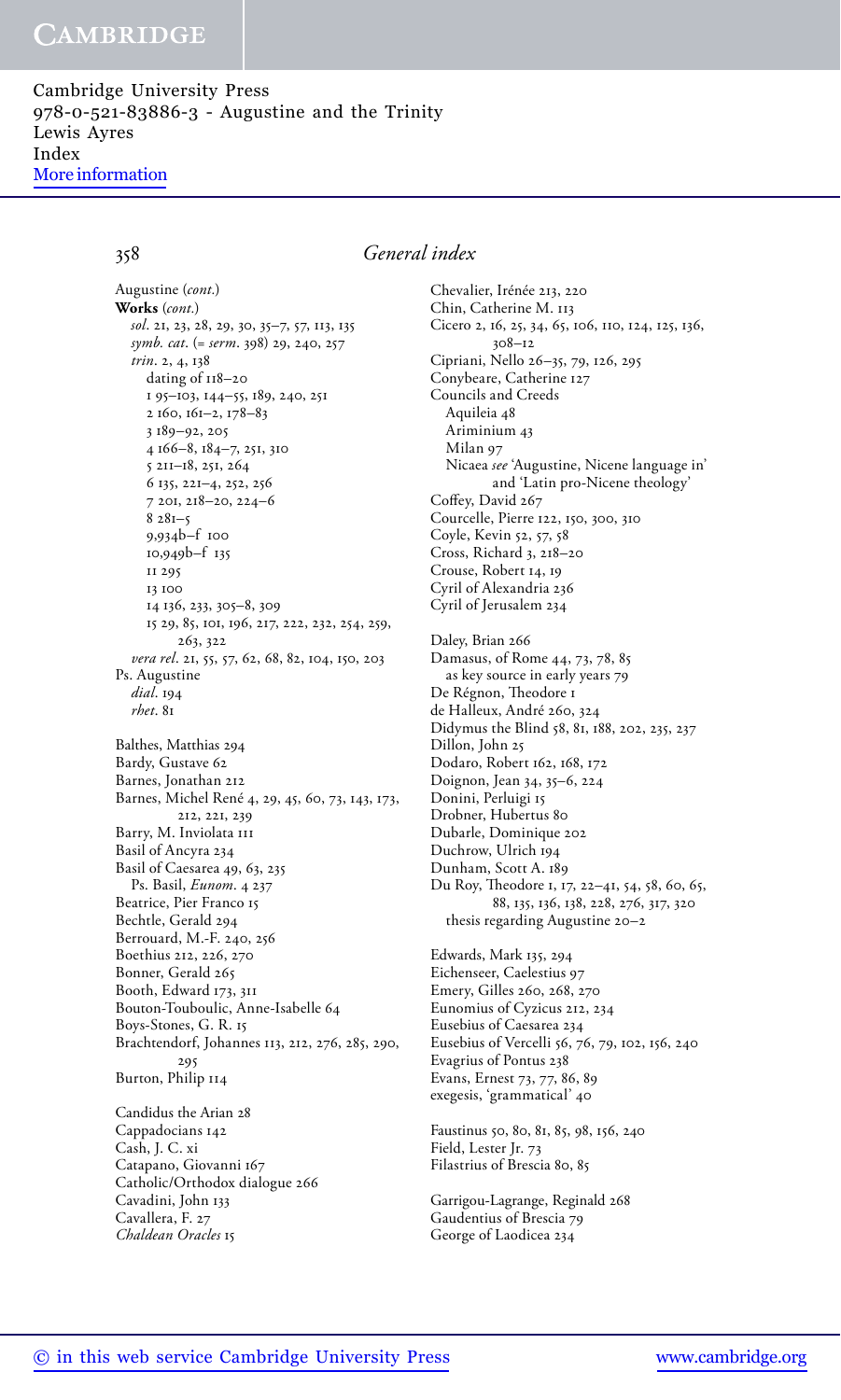Cambridge University Press 978-0-521-83886-3 - Augustine and the Trinity Lewis Ayres Index [More information](http://www.cambridge.org/9780521838863)

### *General index* 359

Gerber, Chad 21, 24, 61, 65 Gilson, Etienne 207 Gioia, Luigi 179 Giomini, Remo 125 Gregory of Elvira 51, 56, 75, 80, 81, 85, 156, 202, 240 Gregory of Nazianzen 213, 235, 268 Gregory of Nyssa 51, 216, 235, 275 Gregory Thaumaturgus 58 Grillmeier, Alois 146 Gryson, Roger 43 Hadot, Ilestraut 18, 125 Hadot, Pierre 15, 108, 135, 213, 294 Hagendahl, Harald 16 Hankey, Wayne 19 Hanson, R. P. C. 43, 46 Harrison, Carol 14 Heine, Ronald 73 Henry, Paul 17, 294 Hilary of Poitiers with ref. to Augustine's works to 2, 33, 50, 51, 56, 58, 65, 74, 75, 76, 78, 80, 81, 85, 87, 89 with ref. to Augustine's works after 33, 101, 150, 179, 180, 188, 195, 202 Aquinas and 270, 271 Holy Spirit in 90–1 on John 5.19 238, 249 on missions and processions 186 on Phil. 2.6–7 and 1Cor. 15.28 156 on theophanies 159 *see also* 'Augustine, triads in' Hill, William 268 Hombert, Pierre-Marie 79, 118–20, 160 Homoian texts (anonymous) 100, 160, 180, 238 Humfress, Caroline 107

Ps. Iamblichus 209 Irenaeus of Lyon 16 Isaac Judaeus 81, 99

Jackson, B. Darrell 125 Jerome, of Stridon 80, 81, 202 John Chrysostom 237, 271 Johnson, D. W. 84 Justin Martyr 13, 41

Kany, Roland 2, 118–20, 212 Kenney, John Peter 122 Kloos, Kari 143

La Bonnardière, A.-M. 57, 58, 61, 118–20, 193, 221, 240, 277

Lafont, Ghislain 260 La Landais, M. 193 Larchet, Jean-Claude 267 Latin pro-Nicene theology 43–51 inseparable operation in 46–51 *natura* in Latin Theology 81–2 Nicene language in 78 'person' in 77, 79–82 *proprium* in 86–7 *spiritus*, as synonym for divinity in 89 *substantia* in 79–81 theology of Father in 43, 44 use of 'in' language 91 *see also* 'Augustine, Trinity, theology of' Lausberg, Heinrich 65, 108–11 Law, Vivien 125 Le Blond, Jean Marie 169 Lebreton, Jules 172 Levering, Matthew 260 Liberal Arts 124 *see also* 'Augustine, Liberal Arts in' Lienhard, Joseph 46, 114, 213 Lof, Johann van der 172 Louth, Andrew 261 Lucifer of Cagliari 98

McCall, Marsh 288 Madec, Goulven 17, 18, 23, 29 Maier, Jean-Louis 172, 187 Manchester, David 304 Manichaeism 17, 26, 30 Marion, Jean Luc 202 Marius Victorinus with ref. to Augustine's works to 15, 16, 17, 27–30, 32–3, 34, 36, 38, 48, 50, 56, 74, 76, 80, 81, 82, 85, 87 with ref. to Augustine's works after 33, 102, 135, 150, 156, 202, 213, 231 as possible source for *trin*. 9 294–6 Spirit as *copula* in 91 simplicity in 211 Markschies, Christof 44, 74 Marrou, Henri-Irénée 113, 114, 124, 297 Martianus Capella 65, 217 Maximinus, Homoian Bishop 4, 97, 100, 160–1 Meijering, E. P. 72 Methodius of Olympus 234 Mohrmann, Christine 112

Neo-Pythagoreanism 18 Nicetas of Remesiana 44 Nichomachus of Gerasa 209 Novatian 50, 74, 80, 81, 86, 98 on theophanies 159